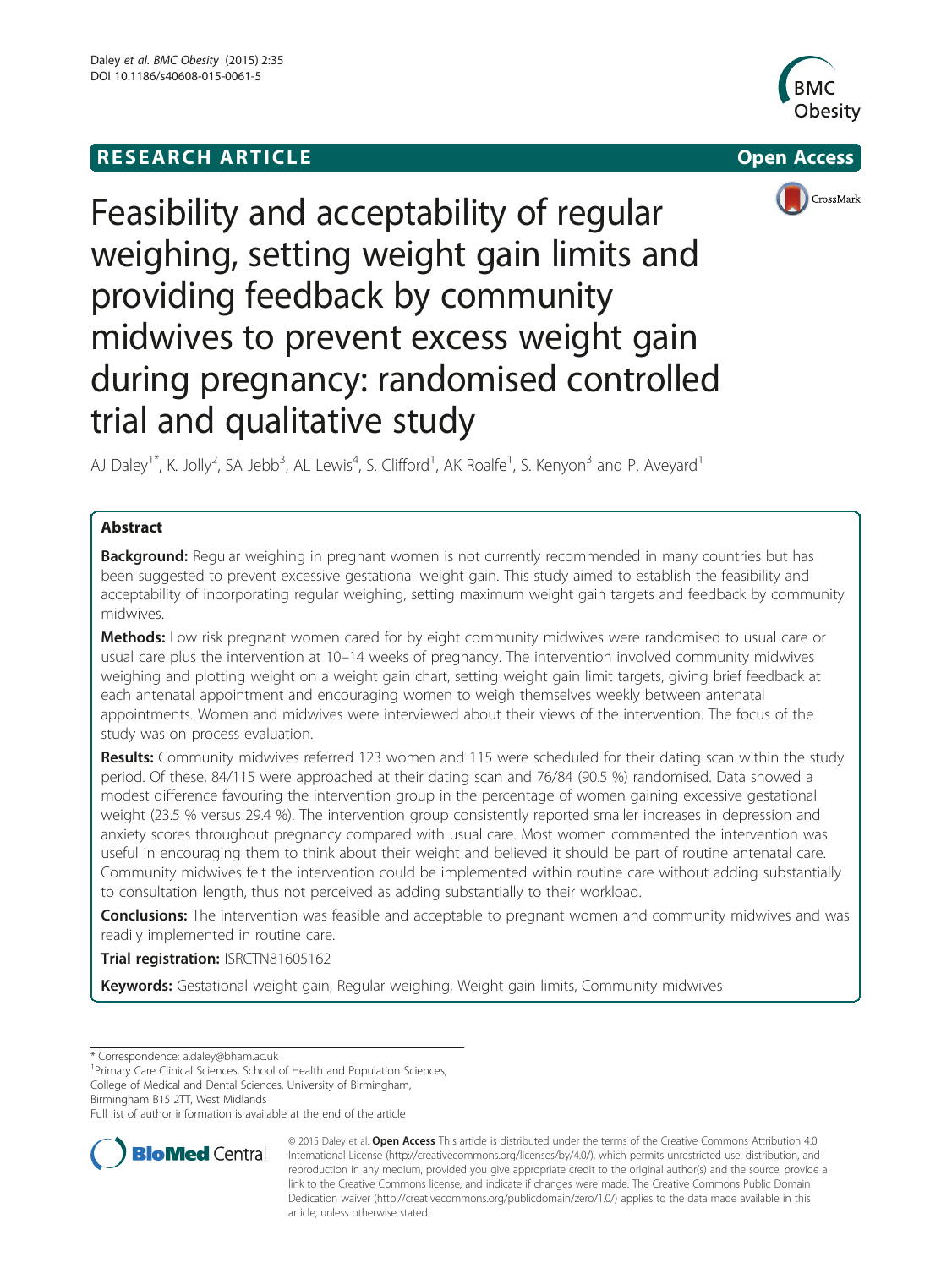# Background

Average weight gain in pregnancy has increased in the last two decades across the full range of pre pregnancy body mass index categories with more than 60 % of pregnant women exceeding current US Institute of Medicine (IOM) guidelines [[1](#page-13-0)–[7](#page-13-0)]. Excess gestational weight gain is associated with postnatal weight retention up to 10–15 years after pregnancy in all BMI categories of women [[8](#page-13-0)–[12](#page-13-0)]. The weight women gain during pregnancy but fail to lose after pregnancy leads to incremental gain across successive pregnancies [[13](#page-13-0)]. In addition, studies report an association between high maternal weight gain during pregnancy and increased adiposity and morbidity in children [[14, 15](#page-13-0)]. Excessive gestational weight gain is also associated with several adverse outcomes such as gestational diabetes, pre-eclampsia, delivery complications, macrosomia and still birth that could be prevented with effective weight control interventions [[1, 16](#page-13-0)–[18](#page-13-0)].

Women often report that gaining weight during pregnancy is inevitable and weight management is less important when pregnant and consequently reduce their physical activity and consume a more liberal diet [\[19](#page-13-0)–[22](#page-13-0)]. There have been calls for weight management to be integrated into routine antenatal care but there is a paucity of evidence of effective interventions to prevent excessive gestational weight gain [[23](#page-13-0)]. Community midwives are the ideal health professionals to deliver such an intervention as they have regular contact with women throughout pregnancy providing multiple opportunities for them to intervene. Studies have reported that pregnant women feel health professionals should support and guide them about weight gain during pregnancy and that midwives were the most appropriate people to do so [\[24\]](#page-13-0). Studies show women believe that if gestational weight gain was important for a healthy pregnancy their midwife would have raised the issue [\[19\]](#page-13-0), which presumably leads pregnant women to conclude it is not a health risk to them or their baby if their weight is not discussed or monitored by health professionals. One intervention that has shown promise in helping people manage their weight is regular weighing, a form of self monitoring [\[25, 26\]](#page-13-0). Some countries routinely weigh pregnant women as part of antenatal care (e.g. USA, Canada) but many do not (e.g. UK, Australia, New Zealand, Ireland) [[27](#page-13-0)]. Even in countries that do weigh women routinely, none have a policy of setting regular weight gain limits and encouraging women to weigh themselves weekly to assess their gestational weight gain progress. In the UK there has been growing interest in the possibility of routine weighing of women in pregnancy but the National Institute for Health and Care Excellence (NICE) [\[28, 29\]](#page-13-0) do not currently recommend that pregnant women are weighed regularly or given information on optimal gestational weight gain as there is insufficient evidence of effectiveness. There is also no evidence that regular weighing of pregnant women does not cause harm either (e.g. maternal anxiety).

The primary aim of this trial is to examine the feasibility and acceptability of an intervention in which community midwives routinely weigh women throughout pregnancy, set the parameters for healthy gestational weight gain, provide progress feedback at each antenatal appointments and encourage women to self monitor their own weight gain by weighing themselves weekly between antenatal appointments.

#### Methods

# Intervention development

Our hypothesis is that engagement in regular weighing and setting maximum weight gain limits and feedback on gestational weight gain progress may improve dietary vigilance; documenting weight gain against the parameters set for this may raise individuals' awareness of the behaviours that influence their weight and encourage them to take action if it is required. This hypothesis is driven by the principles of self regulation theory and the relapse prevention model [[30, 31](#page-13-0)]. An individual who is regularly weighed (either by themselves or someone else) is more likely to stay focussed on changes in their weight and this provides opportunities to identify lapses in their progress, reinforcement of progress and stimulate behavioural adjustments to achieve weight goals before these are unattainably out of reach. Although NICE in the UK [[28, 29](#page-13-0)] do not currently recommend that community midwives, or any other health professional, routinely give information about optimal weight gain during pregnancy, data in non pregnant populations suggest that frequent monitoring of body weight is associated with improved weight control [\[32](#page-13-0)–[34\]](#page-13-0). The focus of this intervention is to help pregnant women acknowledge their weight gain thus far, and to consider strategies to respond appropriately if excessive weight gain occurs.

#### Design and design considerations

This study is a two group (individual) randomised controlled trial. Recruitment took place between April 2012 and December 2012 with all participants completing follow up by September 2013. Ethical approval for the study was issued by South Birmingham National Research Ethics Service (ID: 12/WM/0059) in March 2012. Written informed consent was obtained from all participants prior to randomisation.

We considered whether this feasibility trial should be a cluster randomised trial. The basis of the intervention is that a weight gain chart is added to the maternity notes. This does not occur in the usual care group so there is no reason or trigger for midwives to weigh women and no chart in the notes on which to offer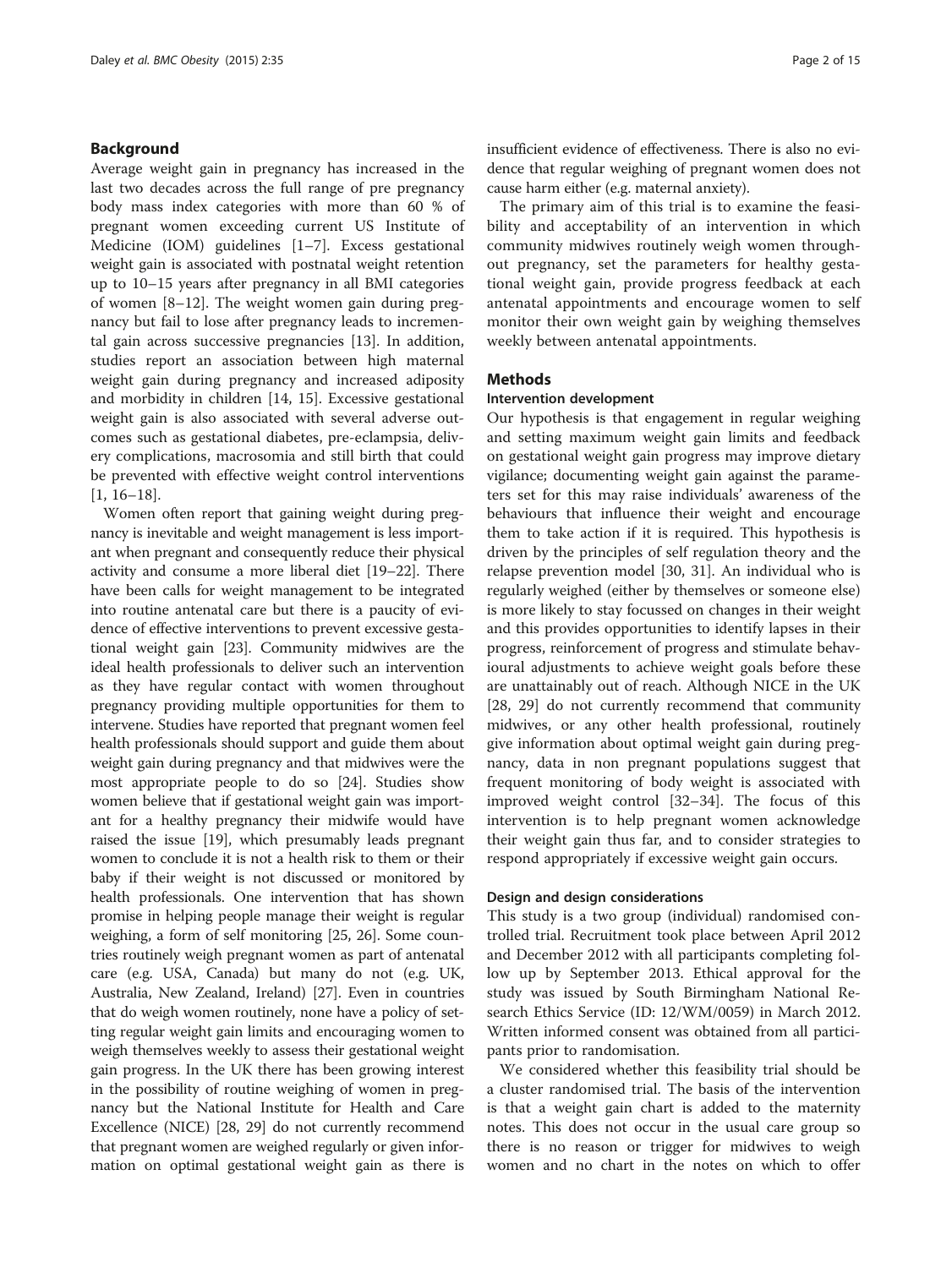feedback or have a conversation, except for those in the intervention group. This led us to conclude that there may not be an issue with contamination in this trial. In short, there appears little motivation for midwives to offer usual care women the intervention proposed. A key concern that arises in many cluster trials is that they lead to potentially biased recruitment. In this trial community midwives will identify potentially eligible women. If we used a cluster trial design it would mean midwives would know from the outset which cluster they had been allocated to and would know in advance the group allocation of women they identified as eligible. This might mean that midwives in the control cluster are less keen to recruit women because they know their women will not receive the intervention, leading to differential recruitment to the groups, undermining the integrity of the trial. This very problem has occurred before in cluster trials where midwives were responsible for recruitment [[35\]](#page-13-0). In addition, midwives in the intervention group might only recruit women who they expected to adhere to the intervention. Given that we suspected that there may be little contamination, we designed this feasibility trial to specifically examine whether contamination occurred. If it does, we would then need to consider its impact when planning a phase III definitive trial should the intervention prove feasible and acceptable here.

#### Study participants and recruitment

Low risk pregnant women receiving community midwife led care, aged ≥18 years and within healthy or overweight BMI ranges  $(18-29.9 \text{ kg/m}^2)$  at their first antenatal appointment (6–8 weeks of pregnancy were potentially eligible. Obese women (≥30 kg/m<sup>2</sup>) were not eligible as the focus of this study was primary prevention and because many obese pregnant women already receive additional weight management support which we did not want to interfere with our intervention. In the maternity centre used in this study women with a BMI of  $\geq 40$  kg/m<sup>2</sup> are considered at high risk of complications during pregnancy and routinely receive consultant/physician led care and not community midwife led care. Other women deemed at high risk of complications (therefore receive consultant/physician care) by the community midwife at the first antenatal appointment were also ineligible and not invited to take part. Participants were recruited from one maternity centre in England.

Community midwives introduced the study to women thought to be having a low risk pregnancy and potentially suitable for the trial at their first antenatal appointment (6–10 weeks of pregnancy). At this time, community midwives handed women the study information leaflet, asked them to read it and advised them that they might be invited to participate in a study about weight gain

during pregnancy immediately after their dating/booking scan at 10–14 weeks of pregnancy. Women confirmed as having a low risk pregnancy at their 10–14 week booking scan were then approached, recruited and randomised by the research team.

#### Intervention

No official clinical guidelines for weight gain during pregnancy exist in the UK [\[28, 29\]](#page-13-0). We developed an intervention to prevent excess weight gain in women at low risk of obstetric complications but which community midwives would offer all women. Midwives biggest concerns about addressing prevention is about the time it might take. With these considerations, we designed an intervention that could be delivered in less than two min yet could still be effective. In addition, it has to be acceptable to women. The intervention supplemented usual maternal care.

The intervention involved several interrelated components. Community midwives were asked to weigh women at each antenatal appointment (up to eight times) and plot their weight on an Institute of Medicine (IOM) [[4](#page-13-0)] weight gain chart (see Fig. [1\)](#page-3-0), specific to their prepregnancy BMI category. The chart was attached to the hand held pregnancy notes and outlined a maximum weight gain limit for their next appointment, for the women and midwife to assess weight gain progress. Women were given feedback from their community midwife on their progress emphasising the importance of weight gain but within a limited healthy range. The explicit behavioural goal of the intervention was for women's weight gain to follow the trajectory of the midpoint line in the threshold zone of their IOM chart (see Fig. [1](#page-3-0)). Consistent with clinical advice the goal was always for weight gain and never weight loss. Women were also given a weight record chart and asked to weigh themselves weekly and record these weights to monitor their own weight gain progress.

In the UK clinical guidance [\[29\]](#page-13-0) stipulates for a woman who is nulliparous with an uncomplicated pregnancy, a schedule of 10 appointments should be adequate. For a woman who is parous with an uncomplicated pregnancy, a schedule of seven appointments should be adequate. As recruitment was planned to take place around 10–12 weeks of pregnancy when two appointments will have already taken place, we expected women to receive the intervention from their midwife up to eight times during pregnancy.

We set parameters for healthy weight gain for each subsequent antenatal appointment and encouraged women to stay within the two threshold lines on the weight chart (ideally following the midpoint line through the threshold). Community midwives were taught how to adjust women's maximum weight gain limit if they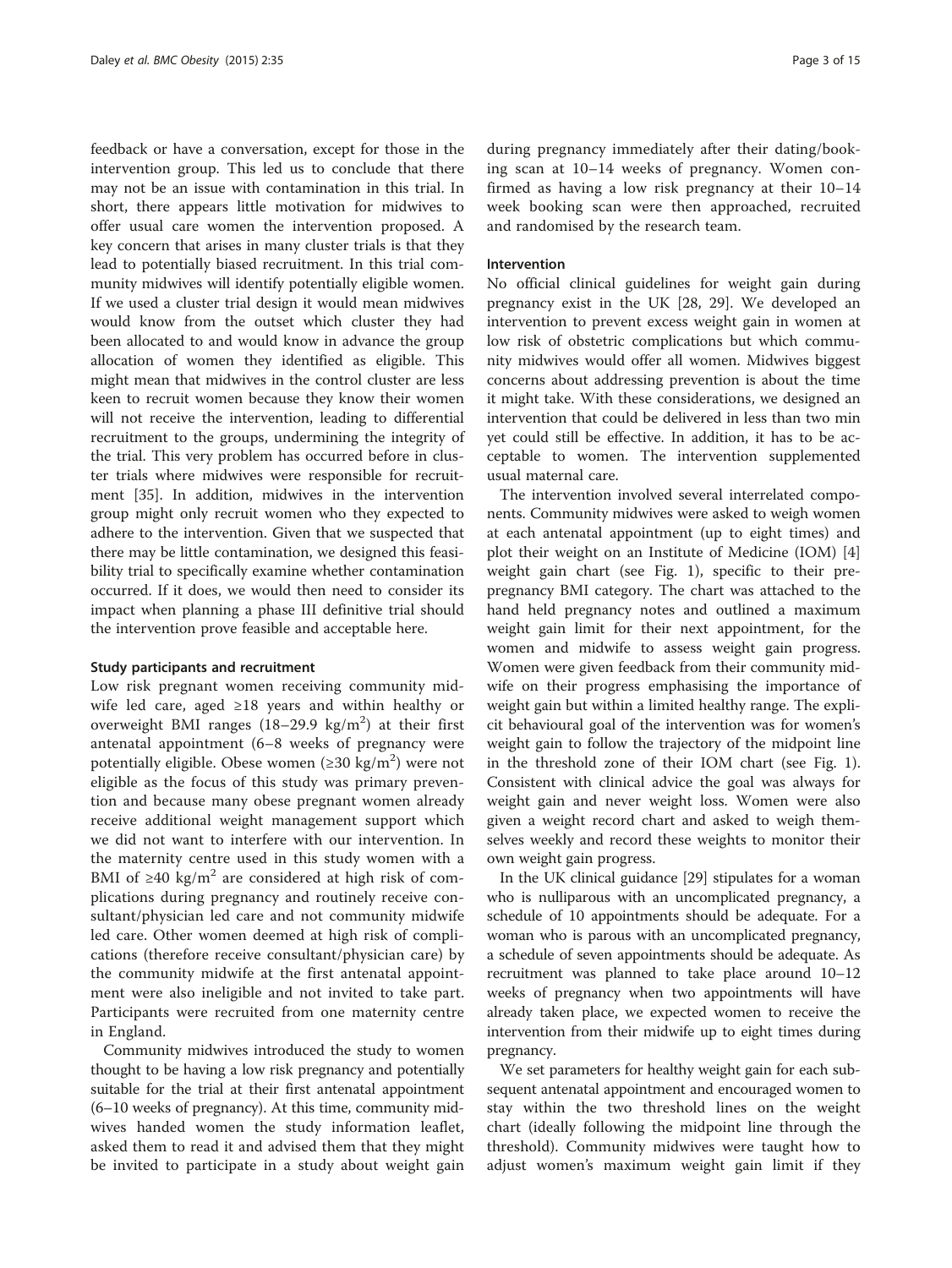<span id="page-3-0"></span>

Fig. 1 a The woman is recruited at 12 weeks gestation and her weight is plotted on the chart for this week of pregnancy. The woman is advised that her weight should follow the dotted line drawn through the ideal weight gain zone on the chart (unshaded area). The woman is due to be seen again by her midwife at 16 weeks gestation therefore the midwife draws a vertical line at 16 weeks gestation to meet the dashed line in the unshaded ideal weight gain zone to ascertain what the maximum weight target should be for 16 weeks gestation. In this example the woman is advised by her midwife that ideally her weight should be no more than 63.5 kg at 16 weeks gestation. The midwife repeats the procedure at each antenatal appointment.

**b** At 16 weeks of pregnancy the midwife weighed the woman and plotted her weight on the chart. In this example the woman weighed 63.5 is 16 weeks gestation which was the maximum weight limit set at her previous appointment at 12 weeks gestation. The midwife then set the maximum weight target for the next antenatal appointments which was scheduled for 25 weeks gestation. The midwife draws a vertical line at 25 weeks of gestation to meet the dashed line in the unshaded ideal weight gain zone to ascertain what the maximum weight target should be for 25 weeks gestation. In this example the woman should ideally weigh no more than 67 kg at 16 weeks gestation.

c At 25 weeks gestation the midwife weighed the woman and plotted her weight, which was 70 kg. This was above the maximum weight target set at the previous appointment at 16 weeks gestation. The midwife therefore redraws the ideal weight trajectory line starting from the plotted weight at 25 weeks gestation to the central point in the unshaded weight zone until 42 weeks gestation. The midwife uses this new line to set the maximum weight target for the next antenatal appointment scheduled for 28 weeks gestation. The midwife draws a vertical line at 28 weeks of gestation to meet the dashed line in the unshaded ideal weight gain zone to ascertain what the maximum weight target should be for 28 weeks gestation. The midwife advised the woman that her maximum weight target for 28 weeks of pregnancy was 70.6 kg.

were off track, but safely and slowly; see Fig. 1 for a visual explanation of this process. Women whose weight gain was within the appropriate range on the chart were told they were gaining the ideal amount of weight and encouraged to maintain a healthy lifestyle. Women gaining too much weight were encouraged to eat a healthy diet and restrict their intake of high fat and sugary foods and drinks and to participate in regular physical activity (walking). Women gaining too little weight, and those who exceeded their maximum weight gain limit as set by their community midwife on three consecutive occasions, were referred to the appropriate health professional for additional support in line with local practice.

As this was intended as a brief intervention that could be implemented into routine antenatal care, community midwives were not expected to engage women in detailed lifestyle counselling about how changes to diet and physical activity might be implemented; the focus was on giving brief feedback and advice in line with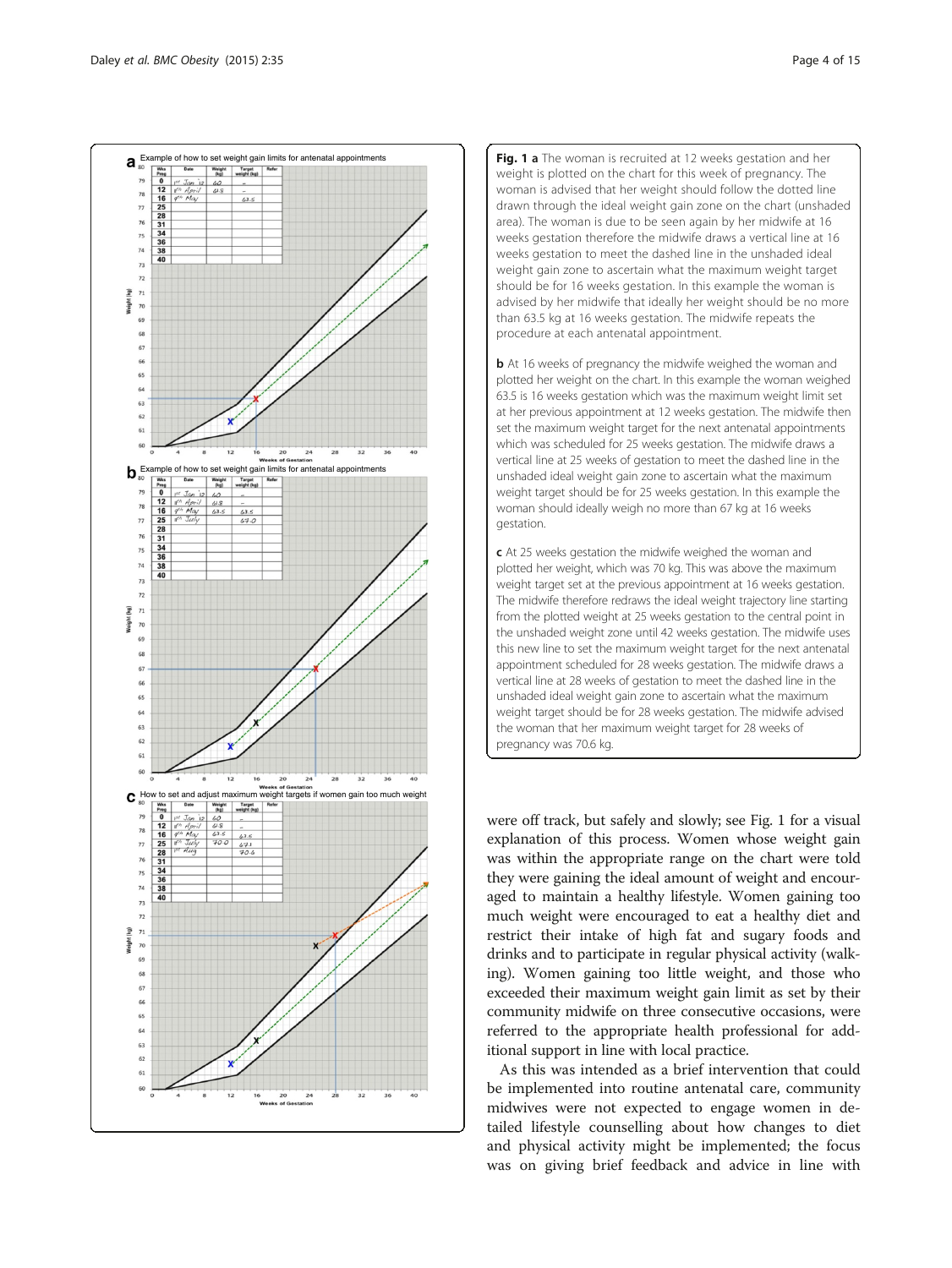current NICE guidance [\[28\]](#page-13-0). As part of the feedback from the weight gain charts, community midwives gave messages around the importance of preventing excessive weight gain during pregnancy and addressed myths and misconceptions about eating and exercise behaviours during pregnancy (e.g. "eating for two", "weight gain does not matter when you are pregnant", "you shouldn't exercise when you are pregnant"). Women were encouraged to accumulate 30 min of moderate intensity physical activity (walking) each day in line with current recommendations [\[36](#page-13-0)].

## Usual care

The usual care group received standard maternity care according to local health care provision and no other intervention. This is not a trial about giving lifestyle advice therefore community midwives were not asked to refrain from offering usual advice about diet and exercise early in pregnancy.

# Training of community midwives to deliver the intervention

Conscious that only interventions requiring a short training course would ever be widely implemented in routine antenatal care, we designed a 60–70 min course for delivery to a group of community midwives. The training manual contained information on study eligibility criteria, recruitment procedures and the importance of adhering to protocol and study design and not contaminating usual care. Information on the consequences of weight gain during pregnancy, instructions about how to weigh and plot weight on the IOM weight chart and how to give feedback on the weight gain chart and example messages were also outlined. Explanation of how to set weight gain limits using the charts and examples of educational and motivational messages that should be given about gestational weight gain, diet and physical activity during pregnancy were also included. Midwives also practiced completing the weight gain charts using prepared case studies.

## **Outcomes**

The primary outcome of this trial was the feasibility and acceptability of the intervention to women with a focus on process and formative evaluation in line with the MRC Framework for developing complex interventions [[37\]](#page-13-0). Accordingly the proportion of women that were referred per midwife/month, randomised, refused and drop-out rate were recorded and the experience of the trial from the perspective of community midwives and participants was assessed. This feasibility study was not designed to detect differences in weight gain. However, it would be remiss not to record weight change and the proportion of women in each group who exceeded the IOM guidance was designated as a secondary outcome and to inform a power calculation for the definitive trial. Other outcomes included physical activity [[38\]](#page-13-0) depression and anxiety [\[39](#page-14-0)]. Data regarding the occurrence of serious adverse events requiring hospitalisation were collected.

#### Intervention fidelity and process outcomes

Two weight gain charts from each midwife were checked at the beginning of the intervention period for accuracy and completeness by the research team when women were about 20 weeks pregnant. If inaccuracies were noted the research team contacted the community midwife to discuss these to ensure they did not occur in the future. The weight gain charts were retrieved from the hand held pregnancy notes after women had delivered their baby and were assessed for accuracy and to provide a measure of intervention implementation. From the weight gain chart we checked whether weight had been measured, plotted and recorded by community midwives and if maximum weight gain limits were calculated and recorded correctly at each antenatal appointment.

# Assessment of outcomes at baseline and follow up

Weight was assessed using calibrated scales. Height and weight were measured with excess clothing and shoes removed. Weight, height, and hence BMI is routinely assessed as part of standard maternal care at 6–10 weeks of pregnancy and recorded in the hand held pregnancy notes (i.e. pre baseline measure in this study) in the participating hospital. Weight was measured again at 12–14 weeks (recruitment/baseline), 38 weeks of pregnancy, as well as 72 h and 6–8 weeks postnatally in all participants either by the research team or community midwives. These data allowed us to calculate total gestational weight gain and weekly average weight gain. The number of participants per group who remained within the IOM guidelines for their pre pregnancy BMI category was calculated.

The study questionnaires were mailed to participants at baseline and at each follow up and collected at home visits by the research team or returned by post. The questionnaire also assessed the advice given to women throughout pregnancy by their community midwife about weight control, eating, and physical activity; it assessed whether community midwives were giving the intervention group the type of messages that were in line with the training provided. In the usual care group the questionnaires assessed intervention contamination. Demographic and weight-related data were collected on age, marital status, ethnicity, social class, parity, smoking status, employment status was also collected. After two weeks of no response one reminder was sent to women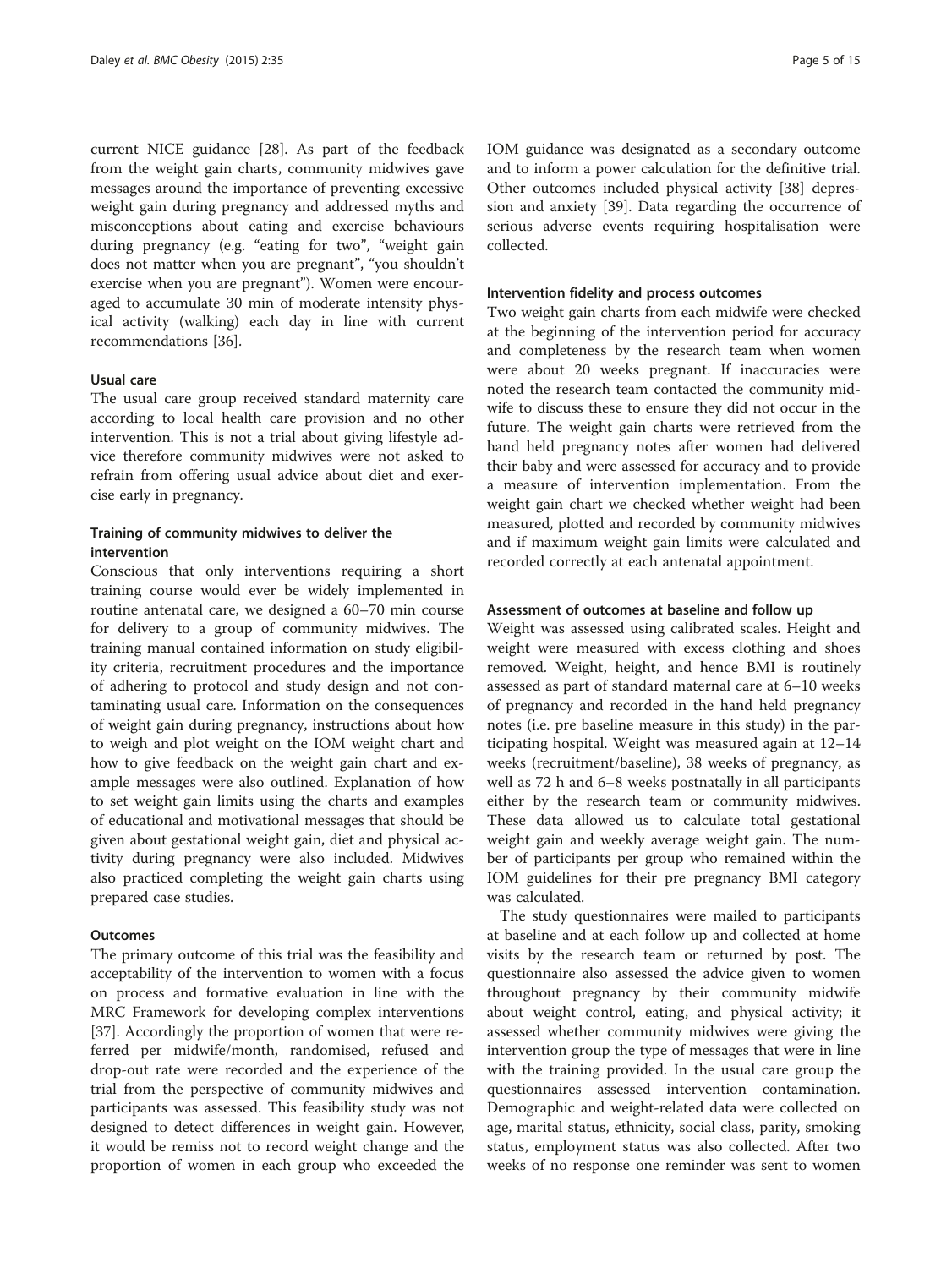who did not complete and return their study questionnaire pack.

# Criteria for determining the need for a subsequent phase III definitive trial

The criteria for concluding the study and intervention were feasible and acceptable were that at least 50 % of gestational weights and maximum targets for weight gain were recorded on the weight charts in line with the training provided and at least 30 % of eligible women were recruited and findings from the interviews (see below) did not oppose progression to a phase III trial. In health behaviour research it can often be difficult to give a precise definition or cut-off for when behaviour is deemed acceptable or not and a reasonable judgement on what such a cut-off might be in any given context or population need to be made. We selected the criteria that at least 50 % of gestational weights and maximum targets for weight gain needed to be recorded on the charts by midwives to deem the intervention feasible because it meant at least half had been implemented correctly. We wish to make it clear here that this 50 % criteria was chosen as the minimum criteria. We selected a 30 % uptake rate in eligible women as the minimum criteria for determining acceptability in women because this would mean about one in every three eligible women approached were randomised; this rate seemed reasonable as a minimum criteria on which to determine acceptability.

#### Blinding, randomisation and allocation concealment

The randomisation list was generated by the trial statistician (AR), independent from researchers involved in recruiting and randomising participants. Participants were randomised on a 1:1 basis to intervention or usual care using random permuted blocks of mixed size (2, 4 or 6) within strata (midwife). The researcher allocated women by opening sequentially numbered opaque sealed envelopes. The researcher opened the envelope after eligibility assessment. Because of the nature of the intervention, participants, researchers and those delivering the intervention could not be blinded to group allocation.

## Sample size

As this is a feasibility study formal power calculations were not appropriate. The sample size was determined by the need to gain sufficient understanding of the recruitment processes and an adequate range of participants' experiences of the intervention. We initially aimed to recruit 90 pregnant women referred from eight community midwives in diverse areas and randomised to receive usual care only or usual care plus the intervention. We expected 20 % to drop-out resulting in data collected on 72 women at 38 weeks of pregnancy.

# Qualitative study: Feedback from women and community midwives

# **Participants**

At the 6–8 week postnatal home visit the intervention group were invited to complete a semi structured interview about their experiences of participating in the study. Purposive sampling was used to ensure a range of women were included (age, ethnicity, socio-economic status, number of children, healthy weight/overweight at randomisation). The topic guide explored women's general experiences of study participation, their understanding of the importance of weight management in pregnancy, how they tried to manage their weight, as well as what they thought about being weighed by their community midwife. Women were specifically asked about the emotional impact of being weighed regularly.

## Community midwives

Once all the women in their care had delivered midwives completed a semi structured interview about their experiences of delivering the intervention and views on the study as a whole. The topic guide explored midwives experiences of study participation, reflections on the potential role of regular weighing and whether it is feasible to deliver during antenatal care for pregnant women, the aspect of the intervention they found easy/difficult to deliver, how they felt about raising the topic of weight gain, whether they felt the intervention made women anxious, how the intervention affected the dynamics and length of consultations and we asked for feedback on how the intervention could be improved.

#### Data analysis

As this is a feasibility trial that was primarily concerned with developing an intervention we have presented descriptive information in the form of percentages, means and standard deviations for the quantitative outcomes of interest for the trial groups. Accuracy of completion of the weight gain charts by community midwives in line with the training provided was assessed using three criteria; (1) was weight plotted and recorded correctly on the chart at each appointment?, (2) were the maximum weight gain targets recorded on the weight chart at every appointment?, and (3) were the maximum weight targets set accurately at each appointment? Each chart was scored according to these criteria and allocated a percentage intervention accuracy score.

The interviews were recorded and transcribed with the permission of participants and thematically analysed using a constant comparative method. A thematic approach was taken to categorising the data to identify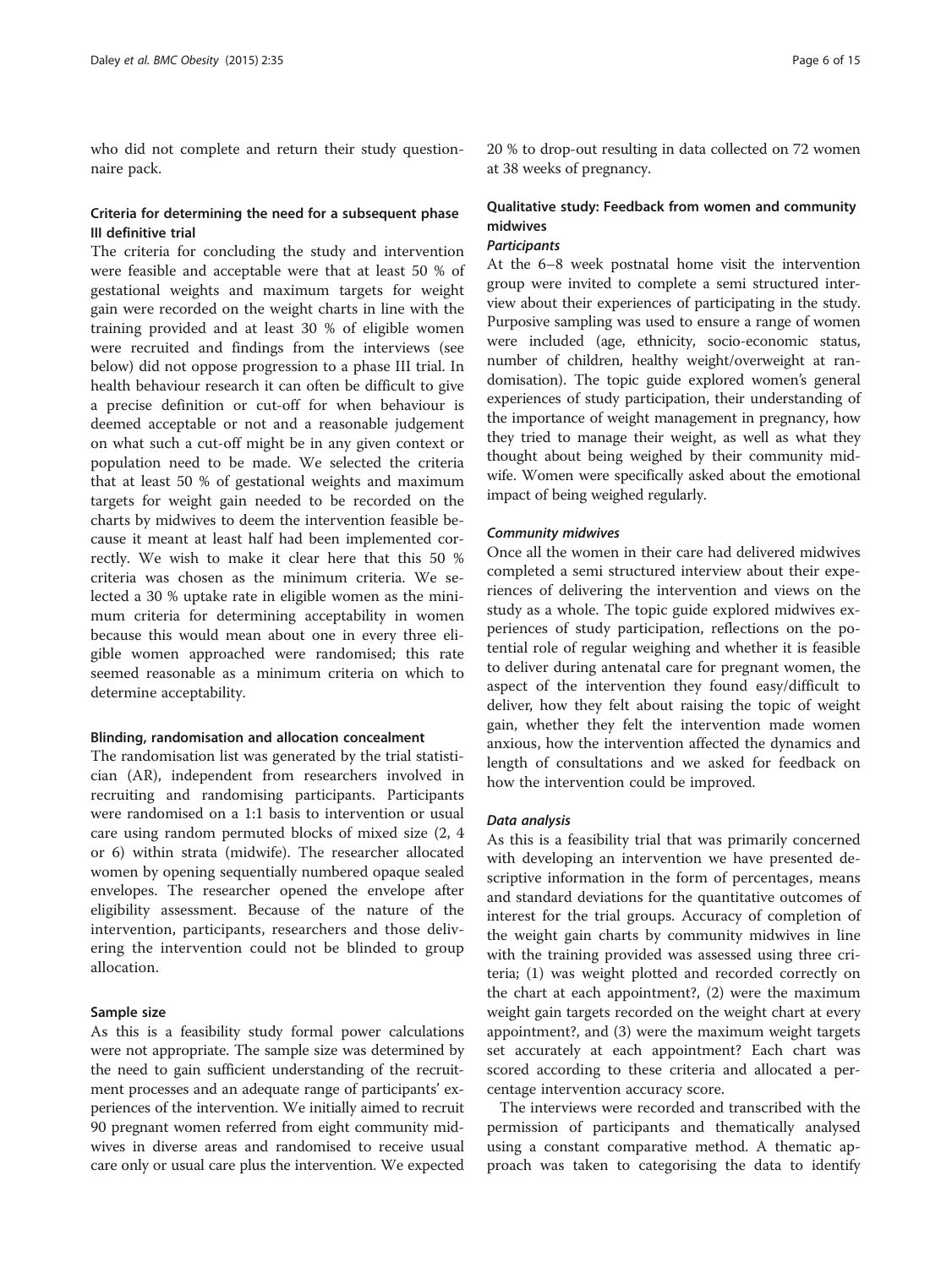emerging issues within each theme. These were compared, discussed and organised by the same researchers (AD & SC). The existence of thematic categories was validated by two raters (AD & SC) being reliably able to allocate responses to these particular category headings.

# Results

# Trial flow and recruitment

Eight community midwives referred 123 women to the study team who they believed to be having a low risk pregnancy at the 6–8 week antenatal appointment and 115 were scheduled for their dating scan (10–14 weeks of pregnancy) within the study period. It was not logistically possible for us to approach all 115 because some women were due to have their dating scan to confirm their eligibility during the University Christmas holidays/closed days, but of those approached at their scan  $(n = 84)$  76 women (76/84, 90.4 %) agreed to participate and were randomised. Reasons for non recruitment are stated in Fig. 2.

Randomised participants were on average 28.5 years, most lived in areas in the highest two quartiles of multiple deprivation index (63.2 %), 11.8 % were of non white ethnicity, 56.6 % were healthy weight and 43.4 % overweight and 46.1 % had no previous children. These characteristics were generally balanced

across the trial groups except for ethnicity and null parity where there was imbalance (Table [1\)](#page-7-0). Over 90 % of women completed follow up of weight at 38 weeks of pregnancy and 72 h after birth and 89 % completed follow up of weight at 6–8 weeks after giving birth. Two participants were referred to another health professional because they had gained excessive gestational weight gain on three consecutive occasions in line with the study protocol but they continued with the study. Questionnaire completion rates across follow up ranged from 62–74 %. Eighty five percent of the weight charts retrieved  $(n = 35/37)$  had been completed with at least 80 % accuracy, meaning that weight was plotted accurately and targets set as we had instructed. Most women had a normal vaginal delivery (intervention: 35/36, 97.2 %; usual care: 32/ 37, 86.5 %).

# Excessive gestational weight gain

Table [2](#page-7-0) shows a small difference favouring the intervention group in the percentage of women exceeding the IOM recommended weight gain at 38 weeks of pregnancy (23.5 % versus 29.4 %). This was more pronounced for overweight women (37.5 % versus 53.5 % respectively) than for women with a healthy pre-

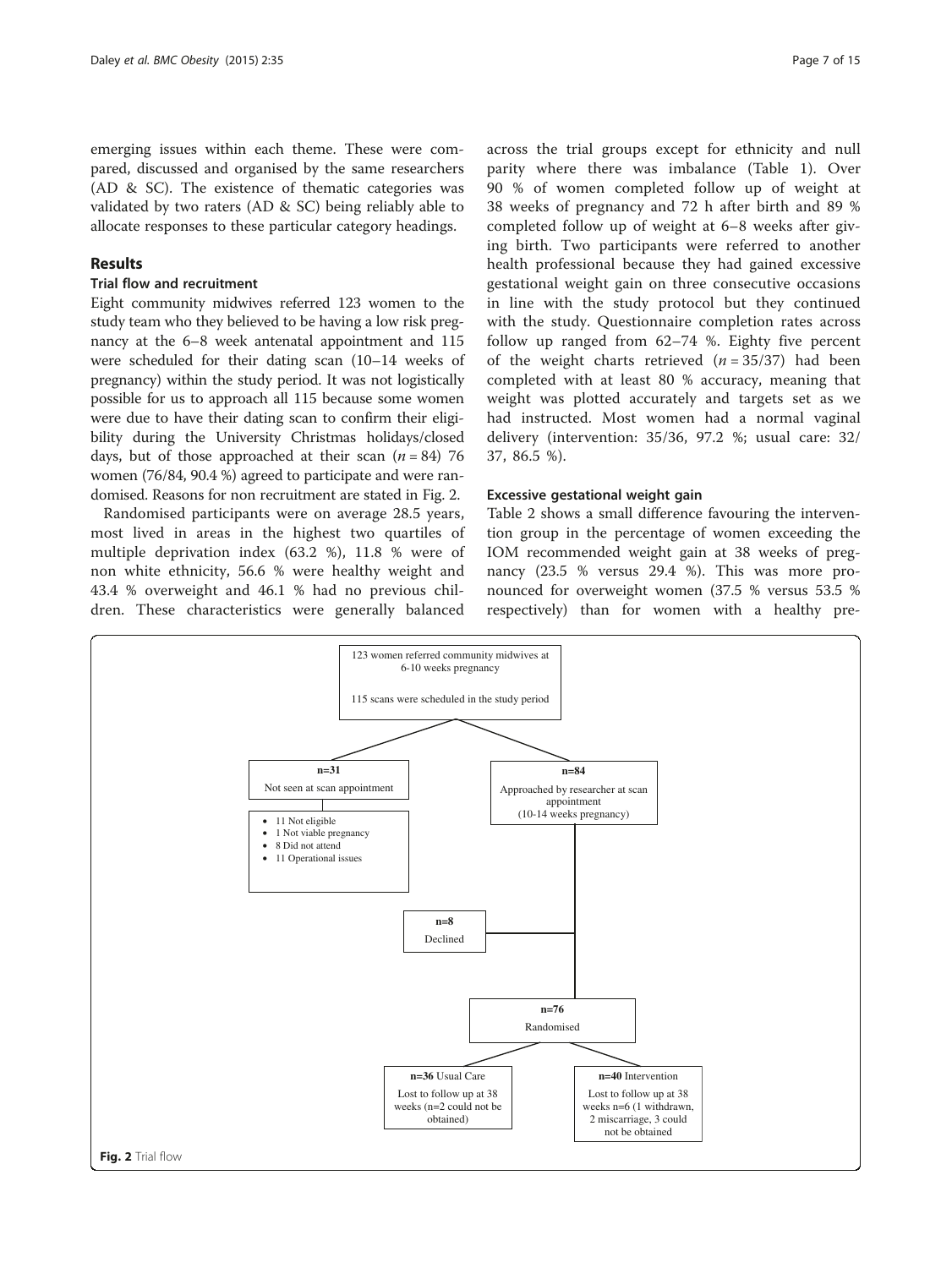<span id="page-7-0"></span>**Table 1** Characteristics of randomised participants ( $n = 76$ )

|                                     | Usual care               |        | Intervention   |        |
|-------------------------------------|--------------------------|--------|----------------|--------|
| Mean Age (SD)                       | 28.9                     | (6.8)  | 28.1           | (5.9)  |
| IMD (%)                             |                          |        |                |        |
| Quartile 1(least deprived)          | 7                        | (19.4) | 8              | (20.0) |
| Quartile 2                          | 8                        | (22.2) | 5              | (12.5) |
| Quartile 3                          | 8                        | (22.2) | 15             | (37.5) |
| Quartile 4 (most deprived)          | 13                       | (36.1) | 12             | (30.0) |
| Smoked (%)                          | 12                       | (33.3) | 9              | (22.5) |
| Not known                           | $\overline{\phantom{a}}$ | (5.6)  | 3              | (7.5)  |
| White ethnicity (%)                 | 33                       | (91.7) | 34             | (85.0) |
| BMI category (%)                    |                          |        |                |        |
| Healthy weight (BMI 18.5-24.9)      | 20                       | (55.6) | 23             | (57.5) |
| Overweight (BMI 25.0-29.9)          | 16                       | (44.4) | 17             | (42.5) |
| Previous children (%)               |                          |        |                |        |
| None                                | 10                       | (27.8) | 25             | (62.5) |
| One or More                         | 26                       | (72.2) | 15             | (37.5) |
| Marital status (%)                  |                          |        |                |        |
| Married                             | 15                       | (41.7) | 21             | (52.5) |
| Single (living alone)               | $\overline{2}$           | (5.6)  | $\overline{2}$ | (5.0)  |
| Single (living with partner/family) | 17                       | (47.2) | 17             | (42.5) |
| Divorced (living with partner)      | 1                        | (2.8)  | 0              | (0.0)  |
| Not known                           | 1                        | (2.8)  | 0              | (0.0)  |
| Employment status (%)               |                          |        |                |        |
| Employed                            | 29                       | (80.6) | 35             | (87.5) |
| Unemployed                          | 5                        | (13.9) | 3              | (7.5)  |
| Student                             | 1                        | (2.8)  | 1              | (2.5)  |
| Looking after family                | 0                        | (0.0)  | 1              | (2.5)  |
| Not known                           | 1                        | (2.8)  | 0              | (0.0)  |

pregnancy BMI. Total weight gain at 38 weeks of pregnancy and average weekly weight gain were similar in both groups.

# Physical activity, depression and anxiety and serious adverse events

The intervention group reported more total physical activity at 38 weeks of pregnancy and 6–8 weeks postnatally but less at 28 week of pregnancy than usual care (Table [3](#page-8-0)). The intervention group also reported substantially more (double the rate) vigorous intensity physical activity than usual care at 28 and 38 weeks of pregnancy. The intervention group consistently reported smaller increases in depression and anxiety scores throughout pregnancy compared with usual care (Table [4\)](#page-9-0). There were no serious adverse events requiring hospitalisation.

|                                                                | Usual care |        | Intervention   |        |
|----------------------------------------------------------------|------------|--------|----------------|--------|
| Randomised                                                     | 36         |        | 40             |        |
| Withdrawn                                                      | 0          |        | 1              |        |
| Miscarriage                                                    | 0          |        | $\overline{2}$ |        |
| 38 week weight not obtained                                    | 2          |        | 6              |        |
| Weight gain (pre-booking to 38 weeks gestation $n = 68$ )      |            |        |                |        |
| % exceeding recommended weight gain                            | 10/34      | (29.4) | 8/34           | (23.5) |
| Healthy BMI category                                           | 2/19       | (10.5) | 2/18           | (11.1) |
| Overweight BMI category                                        | 8/15       | (53.3) | 6/16           | (37.5) |
|                                                                | Mean       | (sd)   | Mean           | (sd)   |
| Average total weight gain (kg)                                 | 12.1       | (5.9)  | 12.0           | (4.5)  |
| Healthy BMI category                                           | 12.6       | (5.1)  | 12.3           | (4.0)  |
| Overweight BMI category                                        | 11.6       | (7.0)  | 11.6           | (5.1)  |
| Average weekly weight gain (kg) <sup>a</sup>                   | 0.4        | (0.2)  | 0.4            | (0.2)  |
| Healthy BMI category                                           | 0.4        | (0.2)  | 0.4            | (0.1)  |
| Overweight BMI category                                        | 0.3        | (0.2)  | 0.4            | (0.2)  |
| Weight gain (pre-booking to 72 hours post delivery $n = 69$ )  |            |        |                |        |
| Average Total Weight Gain (kg)                                 | 6.6        | (5.8)  | 7.5            | (4.7)  |
| Healthy BMI category                                           | 7.1        | (5.4)  | 7.4            | (4.4)  |
| Overweight BMI category                                        | 6.0        | (6.3)  | 7.5            | (5.2)  |
| Weight gain (pre-booking to 6–8 weeks post delivery $n = 65$ ) |            |        |                |        |
| Average total weight gain (kg)                                 | 3.1        | (5.4)  | 4.4            | (4.5)  |
| Healthy BMI category                                           | 4.0        | (4.9)  | 4.4            | (4.0)  |
| Overweight BMI category                                        | 2.0        | (5.9)  | 4.4            | (5.1)  |

<sup>a</sup>IOM guidance: women in the healthy and overweight BMI categories at the start of pregnancy should gain between 0.35–0.5 and 0.23–0.33 per week of pregnancy

# Questionnaire items about the healthy living messages given to women by midwives

Questionnaires completed by participants at the end of each trimester indicated that midwives were giving women in the intervention group healthy living messages in line with the training we had provided. In the usual care group we found no evidence of contamination; midwives were not routinely weighing women, were not charting weight as there is no weight chart in the notes. There was no evidence midwives were offering any enhanced advice about healthy lifestyles to the usual care group. Typically usual care reported that their midwife had told them to eat sensibly and had given them advice about iron rich foods and avoiding listeria. Examples of the kinds of advice usual care participants reported receiving from their midwife were "not weighed by midwife but she commented that I was 'all bump", "after I asked her she gave me guidance on safe exercise", and "avoiding foods I shouldn't eat while pregnant".

#### Table 2 Weight outcomes at follow up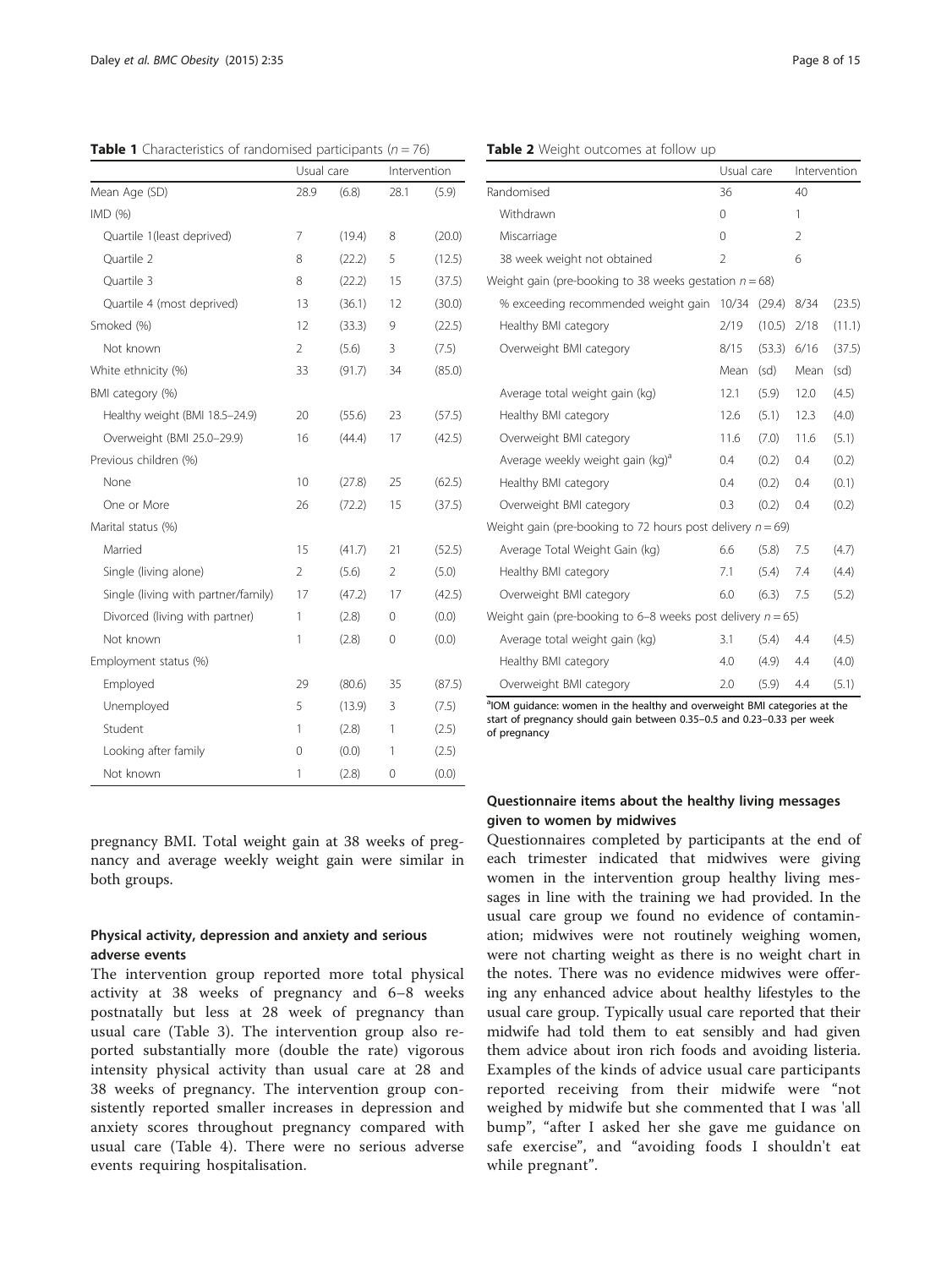|                 | Usual care |        | Intervention |        |        |          |
|-----------------|------------|--------|--------------|--------|--------|----------|
|                 | Number     | Mean   | (sd)         | Number | Mean   | (sd)     |
| Total Activity: |            |        |              |        |        |          |
| 12 weeks        | 34         | 2665.9 | (1214.4)     | 38     | 2634.6 | (1211.3) |
| 28 weeks        | 21         | 2242.3 | (1128.1)     | 31     | 2136.1 | (1247.6) |
| 38 weeks        | 22         | 1831.7 | (843.6)      | 17     | 1964.7 | (1356.2) |
| Postnatal       | 27         | 2337.2 | (725.3)      | 24     | 2417.9 | (760.1)  |
| Vigorous:       |            |        |              |        |        |          |
| 12 weeks        | 35         | 23.7   | (44.4)       | 39     | 29.3   | (54.8)   |
| 28 weeks        | 23         | 12.8   | (29.7)       | 31     | 25.1   | (49.1)   |
| 38 weeks        | 24         | 8.2    | (16.0)       | 18     | 20.1   | (28.8)   |
| Postnatal       | 27         | 34.5   | (55.0)       | 25     | 24.2   | (30.8)   |
| Moderate:       |            |        |              |        |        |          |
| 12 weeks        | 35         | 1098.6 | (1003.4)     | 38     | 972.2  | (770.3)  |
| 28 weeks        | 22         | 784.7  | (728.4)      | 31     | 623.6  | (821.2)  |
| 38 weeks        | 23         | 512.7  | (488.0)      | 18     | 534.6  | (749.8)  |
| Postnatal       | 27         | 927.7  | (472.4)      | 25     | 1039.9 | (731.3)  |
| Light:          |            |        |              |        |        |          |
| 12 weeks        | 34         | 1056.8 | (511.2)      | 38     | 949.4  | (609.6)  |
| 28 weeks        | 22         | 948.8  | (532.3)      | 31     | 813.1  | (514.1)  |
| 38 weeks        | 23         | 830.9  | (475.0)      | 17     | 777.4  | (504.5)  |
| Postnatal       | 27         | 1055.2 | (340.3)      | 24     | 1131.8 | (355.9)  |
| Sedentary:      |            |        |              |        |        |          |
| 12 weeks        | 35         | 564.2  | (228.8)      | 39     | 683.4  | (312.9)  |
| 28 weeks        | 22         | 528.5  | (231.0)      | 31     | 674.3  | (335.1)  |
| 38 weeks        | 23         | 451.6  | (197.0)      | 18     | 616.8  | (393.9)  |
| Postnatal       | 27         | 319.8  | (179.2)      | 25     | 325.4  | (202.9)  |

<span id="page-8-0"></span>Table 3 Pregnancy physical activity questionnaire (MET minutes per day)

Total physical activity scores are based on all subscales of the PPAQ including household, work and sport but the individual scores for these subscales not reported. 12 weeks refers to baseline assessment

# Qualitative outcomes

Thirteen women were invited to participate in the study and 12 agreed (Table [5](#page-9-0)). Results are presented under key themes/questions from the interview schedule. Quotations reflecting the range of issues that emerged are presented and were selected because they were typical of the insights that participants gave during interviews. The number of respondents who had mentioned specific issues within each theme is included to help illustrate which issues arose most frequently among participants [\[40](#page-14-0)].

# Interviews with women

# Thoughts about the intervention

The majority  $(n = 9)$  commented they found the intervention useful because it helped them to monitor their weight gain and to be more vigilant about what they were eating and how much physical activity they were completing each week. Two did not find the

intervention useful and did not refer to the weight gain chart regularly throughout pregnancy and one was unsure. Nine participants emphasised that the value of the intervention was in terms of providing a source of motivation to think more closely about their weight than might have been the case otherwise. One participant commented that the intervention was not at all motivating because she found her weight was under her target weight set by the midwife.

It made me think more so about what I was eating, as opposed to just eating everything I could see, but I was very conscious to eat, eat properly as well I didn't really look at them to be honest. I mean it was interesting to see how much I was gaining obviously, because then you can look back and can think, you know, in 9 months I put on 20 pounds or whatever, but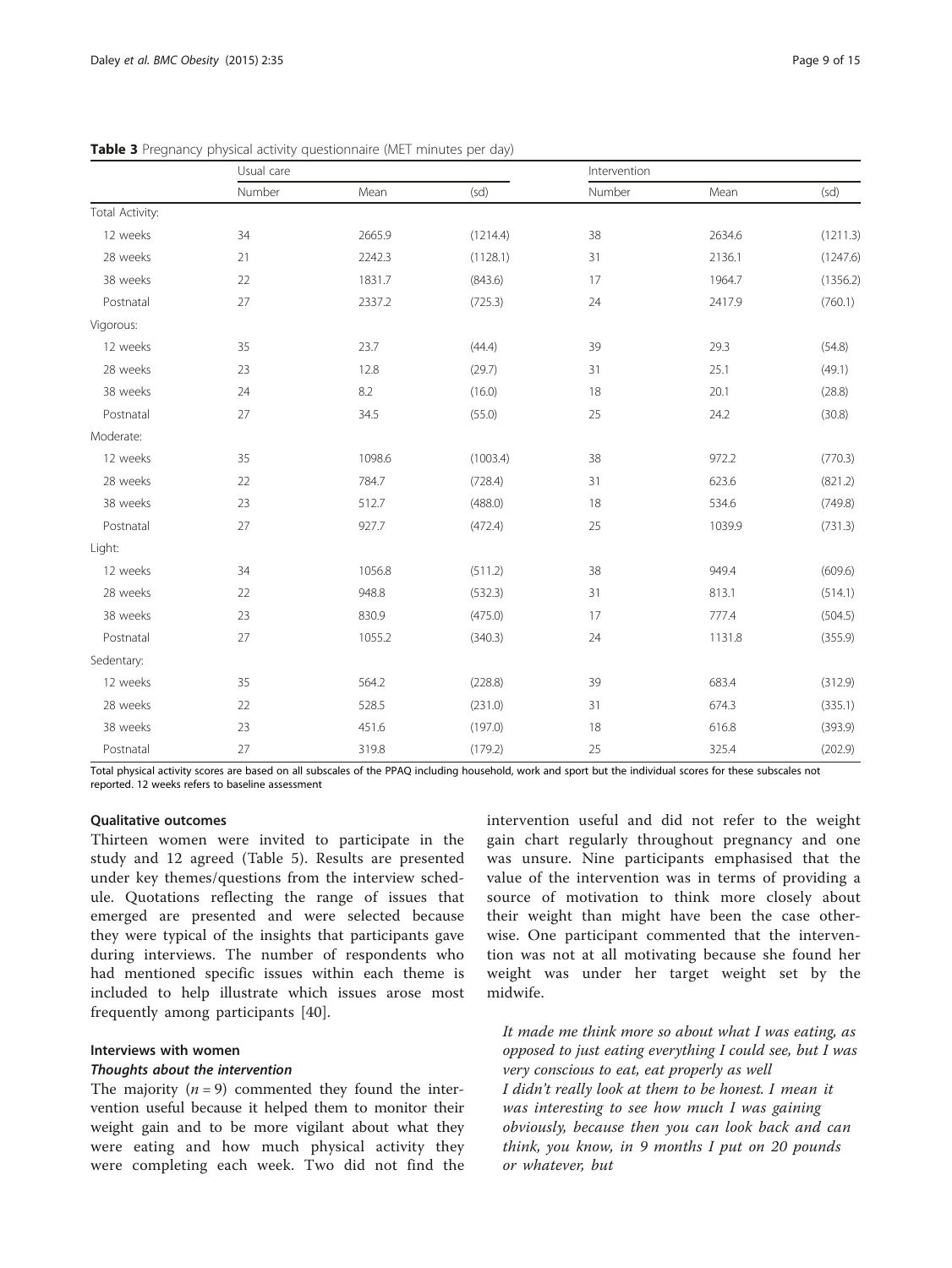<span id="page-9-0"></span>

| Table 4 Hospital anxiety and depression scale |  |  |  |  |
|-----------------------------------------------|--|--|--|--|
|-----------------------------------------------|--|--|--|--|

|             |    | Usual care |      |    | Intervention |      |
|-------------|----|------------|------|----|--------------|------|
|             | n  | Mean       | (sd) | n  | Mean         | (sd) |
| Anxiety:    |    |            |      |    |              |      |
| 12 weeks    | 34 | 5.4        | 3.4  | 39 | 4.8          | 2.8  |
| 28 weeks    | 23 | 6.4        | 3.5  | 31 | 4.7          | 2.7  |
| 38 weeks    | 24 | 5.7        | 3.0  | 20 | 4.4          | 2.7  |
| Postnatal   | 24 | 5.7        | 3.0  | 20 | 4.4          | 2.7  |
| Depression: |    |            |      |    |              |      |
| 12 weeks    | 34 | 2.8        | 2.4  | 40 | 3.1          | 2.5  |
| 28 weeks    | 24 | 4.8        | 3.3  | 31 | 3.4          | 2.6  |
| 38 weeks    | 24 | 5.4        | 3.4  | 20 | 3.8          | 2.7  |
| Postnatal   | 24 | 5.4        | 3.4  | 20 | 3.8          | 2.7  |
| HADS score: |    |            |      |    |              |      |
| 12 weeks    | 34 | 8.2        | 5.0  | 39 | 7.9          | 5.0  |
| 28 weeks    | 23 | 11.0       | 6.2  | 31 | 8.2          | 4.4  |
| 38 weeks    | 24 | 11.1       | 5.7  | 19 | 8.5          | 4.6  |
| Postnatal   | 27 | 7.7        | 4.9  | 24 | 7.6          | 3.9  |

12 weeks refers to baseline assessment

R: So on a weekly basis you didn't look at the chart? I didn't look at the chart, no R: So you didn't find it motivating because you were under weight rather than over.

Yeah sometimes I found it a bit, not depressing but, I found it a bit harder.

Table 5 Interviewee characteristics

| Midwives $n = 7$      |                                   |
|-----------------------|-----------------------------------|
| Experience            | Range = $6-29$ years (mean 18.3)  |
| Full time             | 6                                 |
| Participants $n = 12$ |                                   |
| Age                   | Range = $19-41$ years (mean 29.3) |
| Ethnicity             |                                   |
| • White               | 9                                 |
| • Pakistani           | $\overline{2}$                    |
| • Thai                | 1                                 |
| Parity                |                                   |
| • First Child         | 9                                 |
| • Second Child        | $\overline{2}$                    |
| • Third Child         | 1                                 |
| <b>BMI</b>            | Range = $19.0 - 29.8$ (mean 24.3) |
| IMD Quartile          |                                   |
| $\cdot$ 1             | 1                                 |
| $\cdot$ 2             | 3                                 |
| $\cdot$ 3             | 5                                 |
| $\cdot$ 4             | 3                                 |

# Being weighed and talking to the midwife about weight gain

All of the participants interviewed felt comfortable talking to their midwife about their weight. Of interest here, one participant commented that she may have found these conversations more difficult had she been gaining weight excessively. Ten participants responded very positively to the importance of being weighed regularly during pregnancy, one participant was positive with some caution and one responded positively but felt women should not be weighed at every appointment. Most participants ( $n = 7/12$ ) reported they had weighed themselves between appointments but of these only three recorded their weight on the record card given to them.

Yes, definitely. I was really surprised that they didn't and I definitely think it would be useful. A lot of my friends, when I said that I was on it, who are also pregnant said oh my god that's really good, I wish my midwife did that.

#### Feelings about being weighed

Eight participants indicated they had not been anxious at all, three felt a small amount of anxiety and one participant reported she felt anxious towards the end of pregnancy when the midwife informed her that she had exceeded her target. Six participants were clear that the intervention had not led them to be unduly anxious and two commented it had but gave no further explanation. One participant commented the intervention had probably made her more anxious because normally she would not have had information about her weight gain progress, one participant said she would have worried regardless.

I think I was more aware of it, I'm not sure it made me anxious, probably just more aware.

# Describing your experiences to other pregnant women

Nine participants commented that if they were asked to describe their experiences of study they would emphasise the intervention was a positive experience for them and that the intervention was a good idea because it helped them to monitor their weight gain and because they received additional advice. One participant would advise women to ignore the targets and carry on with their lives in the normal way (P7) and another suggested that they had taken the intervention "with a pinch of salt" (P6).

Just that it's a good check and good advice really for what to eat and what not to eat and I think some people do think you're pregnant, you eat for two and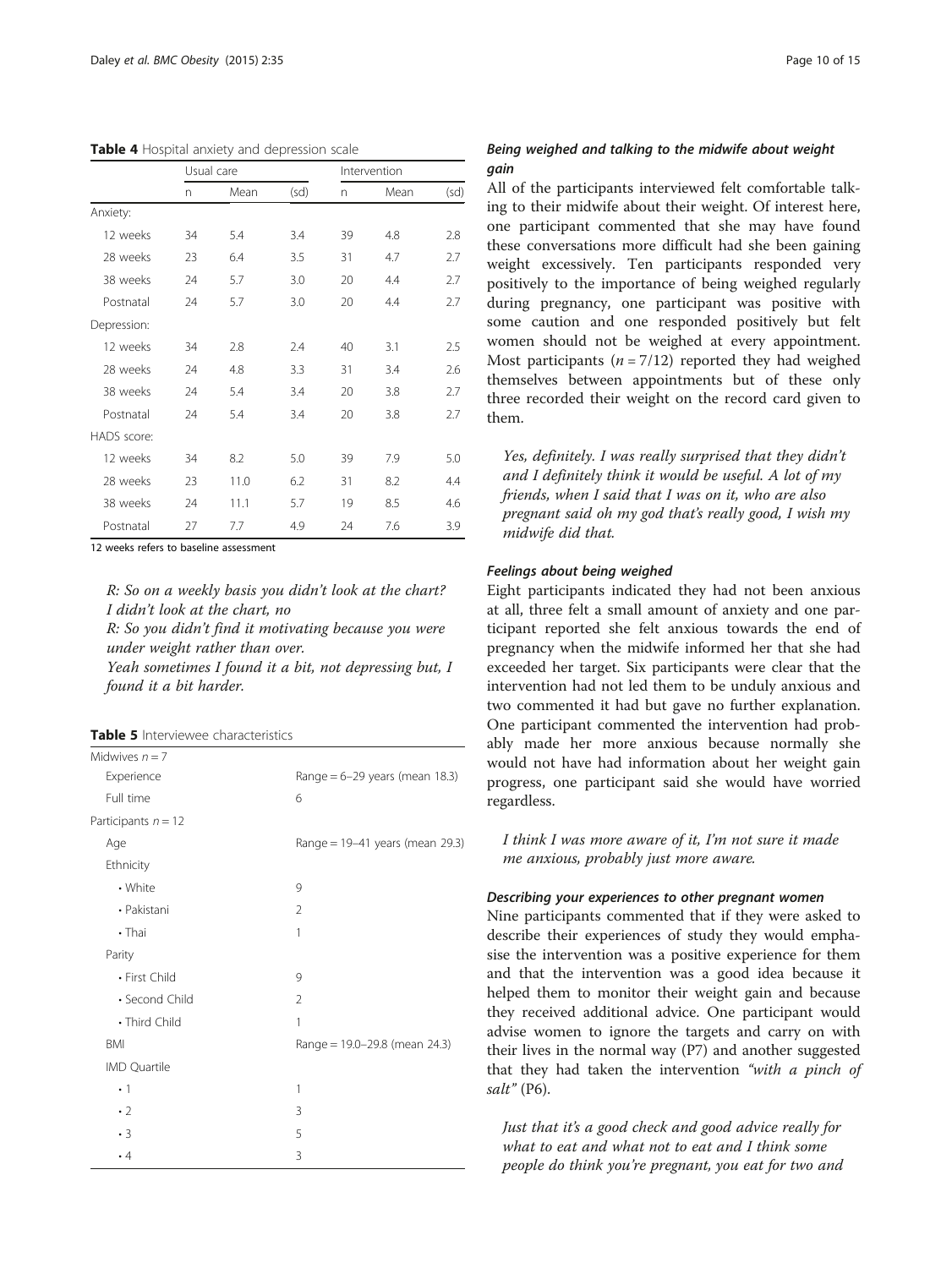don't realise the aftermath and what weight you've got to take back off.

I did find it helpful in the fact that it kept my mind focussed on where my weight was but the other side of me I did take it a bit with a pinch of salt. I still ate but I think if anything it just gave me more motivation to go out and go walking and be more active, but then I wasn't trying to lose weight.

# Interviews with community midwives

Seven of the eight community midwives were interviewed. Midwives ranged in years of experience (6 to 29 years) (Table [5](#page-9-0)).

#### Discussing gestational weight gain

None of the community midwives expressed any difficulties broaching the issue of gestational weight gain with women and reported that women themselves did not mind being approached to participate and were very positive about being involved in the study. Midwives felt that they frequently had to have 'difficult' or sensitive conversations and this was part of their every day job and raising gestational weight gain was seen in these terms. Midwives expressed mixed views on the importance of discussing gestational weight gain with women; six said they considered it to have medium to low priority but that they would give it higher priority if women were overweight or obese.

#### Regular weighing

All the midwives reported there were no problems with weighing the intervention group at their routine appointments and women were 'eager to jump on the scales' and 'expected to be weighed'. There was acknowledgement from midwives that weight was a sensitive topic but nonetheless that the intervention was easy to deliver. Six out seven midwives said they thought routine weighing was important. One was unsure because she had some concern about women who might not be gaining sufficient weight and this might lead to them having a small baby but this midwife still felt midwives should weigh women during pregnancy to help reduce obesity.

It's having the, I suppose the confidence to broach it with them in the first place. Because you have loads of talking and training whatever about smoking and this, that and the other, but when it comes to weight management you don't get much training about it really.

# Women's feelings about regular weighing

Only one midwife reported that one of her women was a little anxious about her weight. One midwife commented

that as a midwife she should be able manage anxiety about any aspects of pregnancy that women might have. Two midwives suggested that anxiety might be more common in obese women rather than overweight and healthy weight women.

A lot of them were really quite positive about it, like "Yes please, I want to be weighed every week" and I was going like that's not possible, it might be an option, but it might not be an option. So no, mine were really all quite positive about it.

R:And do you remember any negative responses No. Not off any of mine

Yes, yes and in fact the girls that were, you know on the study, they were expecting it and they did know what their target weight was for the next time, so they were more eager to jump on the scales in the end...... So in that point it was quite good because they were more wary of it weren't they really, the end of the pregnancy it made them more aware, so it wasn't a problem

I think that you may get that [anxiety] with someone with someone who was obese, with a BMI above 30, you know what I mean

R:They're not in the study

They're not in the study so we never had to address that in such detail, you know what I mean No I don't think so [referring to anxiety in women] because I only had one that fell sort of out of her normal range, there might have been two, and she was so blasé about it that she wasn't remotely stressed at all....There are plenty of things for ladies to be anxious about in pregnancy and it is your job to try and stop them from being you know anxious, you should be able to recognise that I think and try and put them at their ease the best you can....

#### Delivering the intervention in routine care

Midwives did not think the intervention added substantially to their consultation length, with the majority indicating the intervention took one-three min at the most and that intervention could be incorporated into a standard 10–15 min appointment slot. The additional time for the intervention was not perceived as problematic by midwives. Five out of seven midwives commented that they did believe it was possible for a community midwives to routinely deliver the intervention to all pregnant women.

Oh it was probably a matter of a minute, you know, just kind of stick them on the scales and, well maybe three minutes if you include like the drawing their lines on and everything. Yeah it really wasn't long at all.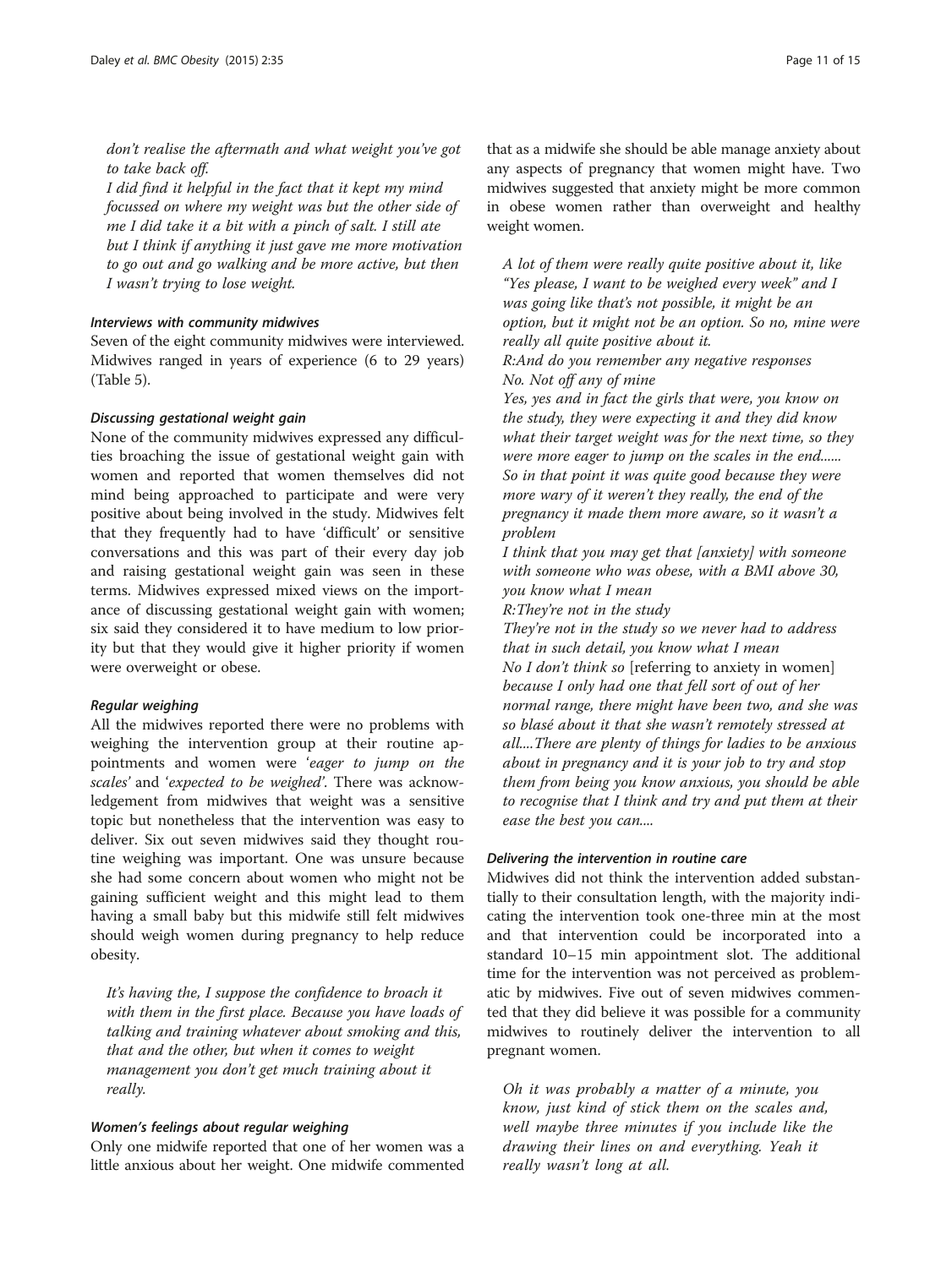So sometimes it's just as you say, it's having the, I suppose the confidence to broach it with them in the first place. Because you have loads of talking and training whatever about smoking and this, that and the other, but when it comes to weight management you don't get much training about it really, as such.

#### Overall thoughts about the intervention

Midwives highlighted a number of things that they would convey to their colleagues about the study. Midwives felt the study provided an opportunity to talk about weight/diet/physical activity with women, the intervention should be provided to "bigger ladies", that prevention was better than cure and therefore the study was a good idea. Some midwives commented that the role of the midwife has become more public health orientated and managing gestational weight fitted with this role. Midwives also commented that they would have liked a specialist senior community midwife to be more highly trained in weight during pregnancy who they could contact if they had any questions or concerns.

It prompts you, it reminds you for a start to weigh them, that kind of reminds you to talk about their diet… you know you talk to them about how they've been, you know, so that whole public health agenda… and giving you the opportunity as well to have the conversation.

I think it makes people more aware of their weight during pregnancy. I think it makes them, because they know that they're going to be weighed you know in the consultation I think it does make them more aware because, people you know when they were being asked to be weighed they'll go 'oh I have been really good this week, haven't had any chocolates' or you know, so I do think it had a positive effect to be honest. So it's something else for us to do but I think it did have a positive impact on the ladies and that's what we're all here for isn't it at the end of the day.

# **Discussion**

Adding regular weighing, weight gain limits, feedback and encouragement to weigh weekly is a feasible and acceptable addition to routine antenatal care provided by community midwives. Of those fully eligible and approached at their booking scan, 91 % ( $n = 76/84$ ) agreed to participate and were randomised indicating that women were keen to participate in a study that they were aware would involve being weighed and given feedback by their midwife. Our recruitment rate is in line with studies conducted in other countries that have incorporated lifestyle interventions into the routine antenatal care of pregnant women [[41](#page-14-0)]. Studies that have not embedded their interventions within routine antenatal care have reported

much lower recruitment rates. For example, the LIMIT [[42](#page-14-0)] trial, which randomised overweight/obese pregnant women to a dietary and lifestyle intervention or usual care, reported that only 40 % of those eligible agreed to participate. Our fidelity checks showed that midwives were able to deliver the intervention with a high level of accuracy, demonstrating the training module we developed worked well and that interventions of this kind have potential for very high coverage and implementation. Data collected throughout the intervention showed no evidence of intervention contamination in usual care.

This trial was not large enough, nor intended, to estimate the difference in proportion of women who exceeded the IOM guidance which awaits an effectiveness trial. There was evidence that the intervention group had a slightly higher (6 %) proportion of women achieving healthy weight gain. Using the UK as an example, if offered to all pregnant women this would mean the intervention which is brief, could prevent 49,000 women per year from gaining excessive weight gain during pregnancy, assuming the current birth rate of 813,000 [[43](#page-14-0)]. There was no evidence the intervention caused anxiety in the intervention group relative to usual care. Physical activity scores tended to favour the intervention group compared with usual care showing the intervention group had in acted the advice given to them by their midwife.

#### Views of pregnant women

Women allocated to the intervention group reported their main reason they liked the intervention was that it might help them avoid gaining too much weight during pregnancy and it would be useful in helping them to be more vigilant about their eating and physical activity. This result differs from other qualitative studies that have reported women did not worry about gestational weight believing they would lose it postnatally [\[19](#page-13-0), [24](#page-13-0)]. This could be because midwives repeatedly stressed that women in the intervention group should not gain too much weight which was not the case in the other studies. This suggests that such repeated simple messages may change women's beliefs.

Women particularly liked being weighed at each appointment and receiving specific feedback because it provided ongoing motivation to consider their lifestyle choices. Another qualitative study has also reported that pregnant women acknowledged that if they were weighed regularly it would be easier to ensure they did not gain too much weight [[19](#page-13-0)]. Many studies [\[19, 24](#page-13-0), [44\]](#page-14-0) have reported that pregnant women feel they receive inadequate advice from healthcare professionals regarding diet and physical activity; adding regular weighing within routine antenatal care may be a vehicle for ensuring pregnant women receive this information universally.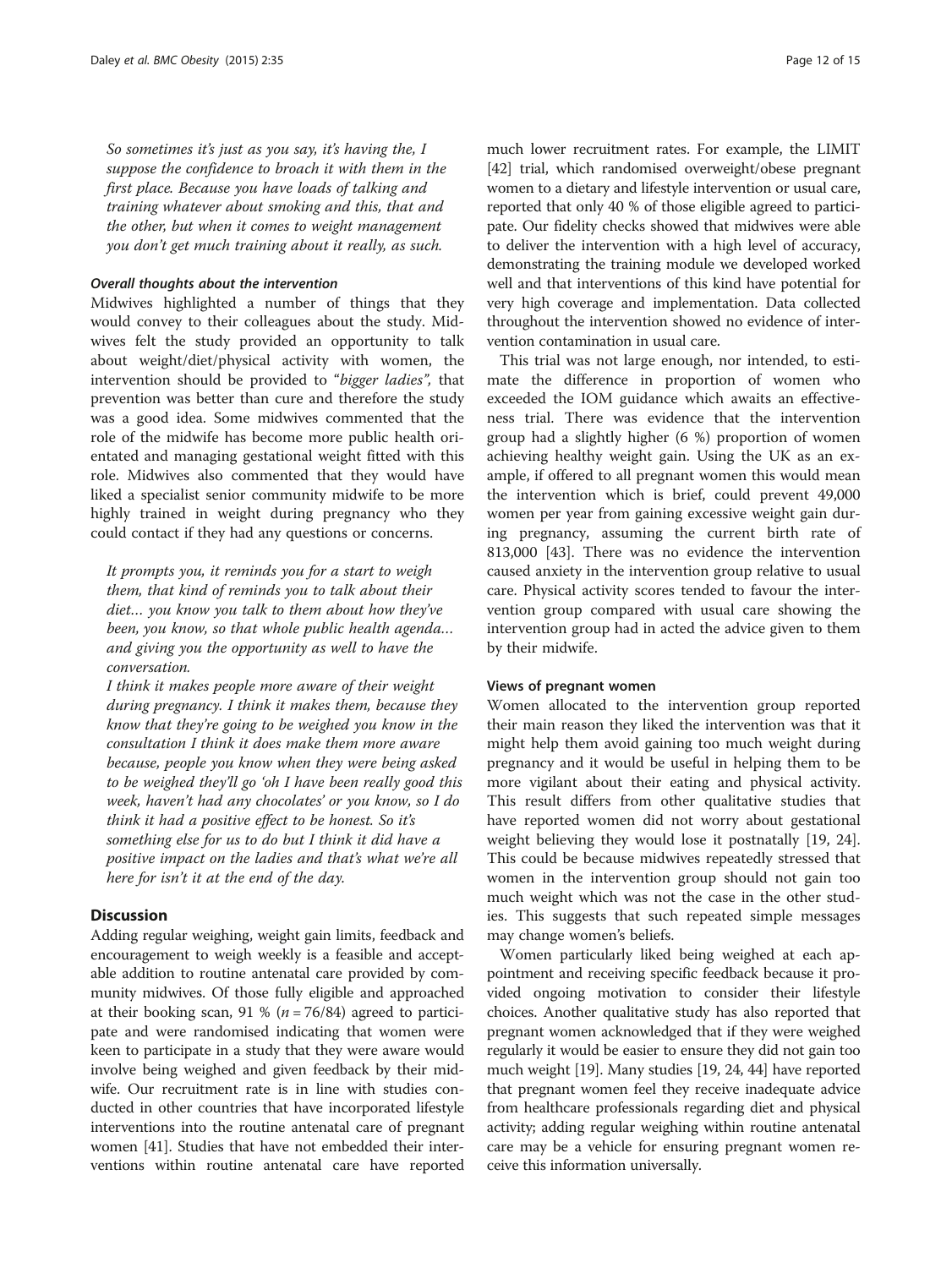Most of the women interviewed (58 %) weighed themselves each week between antenatal appointments, but the majority did not record this in their record chart (25 %). Recording information is an important part of self regulation [\[30\]](#page-13-0) since it provides the opportunity for reflection on progress and to take action if required. Thus, it appears the intervention was not entirely successful in getting pregnant women to engage in all components of self monitoring and there was a reliance on midwives for feedback on progress. There can be several weeks between antenatal appointments and if women do not weigh themselves and wait until they are next seen by their midwife to be weighed it may be too late for them to take action and excessive gestational weight may have occurred. If women work more in partnership with their midwife to monitor their weight gain this would probably improve the effectiveness of the intervention and help women to develop self-management strategies. Any future trial will need to incorporate enhanced strategies that more actively involve pregnant women in self monitoring and managing their own gestational weight.

# Views of community midwives

Midwives felt comfortable and confident about raising the issue of gestational weight gain. This is encouraging since other studies have reported that midwives can be reluctant to discuss weight gain [\[45](#page-14-0)]. Community midwives commented that they would give it higher priority in overweight/obese women. Midwives felt routine weighing of pregnant women by community midwives was important to do to make women more aware of their weight gain during pregnancy. This is consistent with previous studies that have suggested that health professionals feel gestational weight gain should be monitored [\[45, 46](#page-14-0)]. Midwives felt women responded well to the intervention and it did not feel it made women unduly anxious; this is in line with the quantitative data we collected which showed the intervention group reported lower anxiety and depression scores throughout pregnancy than usual care.

All the midwives felt it was feasible to deliver the intervention within the context of routine antenatal care, taking about one-three min per appointment to deliver, thus not perceived as adding substantially to their workload. The brevity of the intervention means it can be offered to every pregnant woman at every contact by a community midwife, or other health professionals such as GPs and obstetricians. It is possible that our intervention will produce a smaller effect than has been achieved by more intensive interventions [\[47](#page-14-0)–[49](#page-14-0)], but these intensive interventions cannot be given to all pregnant women due to their high intensity and related costs. Our ambition is to have a modest but important impact on

most of the 813,000 women giving birth in the UK each year, as well as those in other countries.

#### Strengths and limitations

The study findings should be interpreted in light of its strengths and weakness. We have conducted a feasibility trial that recruited a small sample, not an effectiveness trial, and results should be interpreted as such. We did not record the antenatal consultations for either group and relied on self report of what happened. Whilst the follow up rates for assessments of weight before and after pregnancy were very high (89–90 %), the follow up rates for the questionnaire data were more modest, ranging between 62–74 % depending on the time This means the questionnaire data should be interpreted with some caution. Researchers taking follow up were not blinded to group allocation. Whilst several countries weigh women routinely there is no evidence that weighing alone is an effective weight management intervention for pregnant women and we know of no other study that has examined possibility of introducing regular weighing, feedback and setting and adjusting maximum weight targets by community midwives into routine antenatal care (or by other health professionals) or that has tested the intervention package we included here, so this study will make a unique contribution to the literature.

# Conclusions

In conclusion, this feasibility trial and qualitative study has shown that an intervention where pregnant women are routinely weighed, set weight gain limits, provided with feedback on their gestational weight gain and encouraged to weigh themselves weekly by community midwives throughout pregnancy is feasible to deliver within routine antenatal care. Using the lessons learnt here and with a greater emphasis in the intervention on women self monitoring their own weight gain. We now plan to conduct a phase III RCT to test the effectiveness of this intervention to prevent excessive gestational weight gain.

#### Abbreviations

BMI: Body mass index; IOM: Institute of medicine; IMD: Index of multiple deprivation; UK: United Kingdom; NICE: National institute for health and care Excellence; RCTs: Randomised controlled trial; GP: General practitioner.

#### Competing interests

The authors declare that they have no competing interests.

#### Authors' contributions

AD developed the initial idea for the study with assistance from PA, SJ, KJ and AL. SK also contributed to the development of the trial protocol at a later stage. AD wrote the initial draft of the manuscript with assistance from all the authors. SC prepared the data. AR performed the power calculations and wrote the analysis plan. All authors have seen and agreed the final version of the manuscript. AD is the guarantor. The corresponding author (AD) confirms everyone who contributed significantly to the work in the Acknowledgments.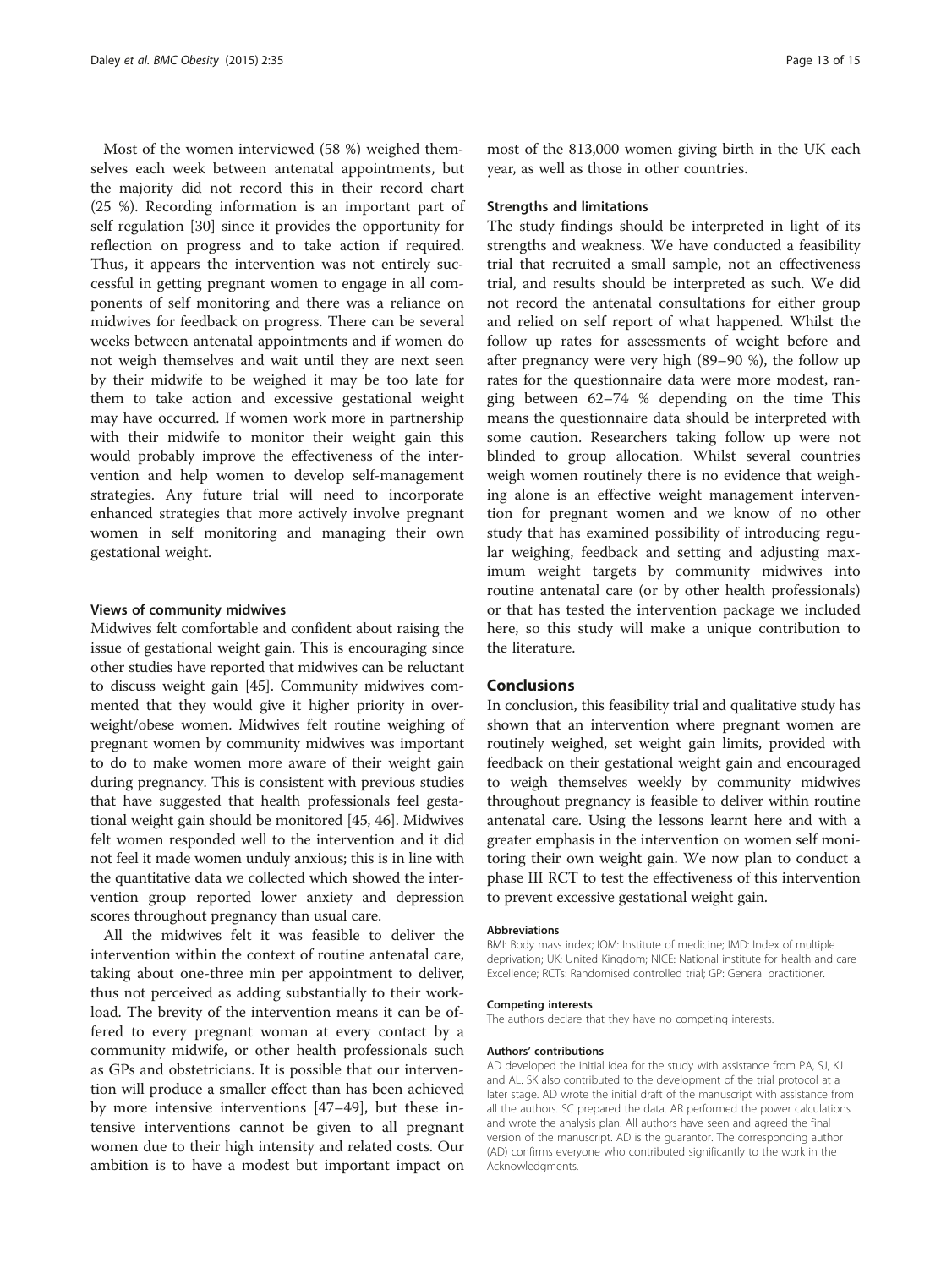#### <span id="page-13-0"></span>Acknowledgements

We would like to thank women and community midwives who participated in the study. This study was funded by the National Institute for Health Research School for Primary Care Research. AD was supported by a National Institute for Health Research Senior Research Fellowship during the time of this research. SK and KJ are part funded by the NIHR through the Collaborations for Leadership in Applied Health Research and Care for West Midlands (CLAHRC-WM) programme. The views expressed in this publication are those of the authors and not necessarily those of the NHS, the National Institute for Health Research or the Department of Health.

#### Study sponsor

University of Birmingham acted as sponsor for the study. The writing of the report and the decision to submit the article for publication rested with the authors from the University of Birmingham.

#### Data sharing

Additional data can be obtained from the corresponding author for the purposes of secondary research.

#### Author details

<sup>1</sup> Primary Care Clinical Sciences, School of Health and Population Sciences, College of Medical and Dental Sciences, University of Birmingham, Birmingham B15 2TT, West Midlands. <sup>2</sup>Public Health, Epidemiology and Biostatistics, School of Health and Population Sciences, University of Birmingham, Birmingham B15 2TT, West Midlands. <sup>3</sup>Nuffield Department of Primary Care Health Sciences, University of Oxford, Radcliffe Observatory Quarter, Woodstock Road, Oxford OX2 6GG, UK. <sup>4</sup>School of Social and Community Medicine, University of Bristol, Canynge Hall, 39 Whatley Road, Bristol BS8 2PS, South West England.

# Received: 26 January 2015 Accepted: 30 July 2015<br>Published online: 16 September 2015

#### References

- 1. Viswanathan M, Siega-Riz AM, Moos MK, Deierlein A, Mumford S, Knaack J, et al. Outcomes of maternal weight gain. Evid Rep Technol Assess. 2008;168:1–223.
- 2. Robinson HE, O'Connell CM, Joseph KS, McLeod NL. Maternal outcomes in pregnancies complicated by obesity. Obstet Gynecol. 2005;106:1357–64.
- 3. Kim SY, Dietz PM, England L, Morrow B, Callaghan WM. Trends in pre-pregnancy obesity in nine states. 1993–2003. Obesity. 2007;15:986–93.
- 4. Institute for Medicine. Weight gain in pregnancy: re-examining the guidelines. Washington, DC: The National Academy Press; 2007.
- 5. Crane JM, White J, Murphy P, Burrage L, Hutchens D. The effect of gestational weight gain by body mass index on maternal and neonatal outcomes. J Obstet Gynaecol Can. 2009;31:28–35.
- 6. Olson CM, Strawderman MS, Hinton PS, Pearson TA. Gestational weight gain and postpartum behaviors associated with weight change from early pregnancy to 1 y postpartum. Int J Obes. 2003;27:117–27.
- 7. Cohen TR, Koski KG. Limiting excess weight gain in healthy pregnant women: importance of energy intake, physical activity, and adherence to gestational weight gain guidelines. J of Pregnancy; 2013, Article ID 787032. [http://dx.doi.org/10.1155/2013/787032.](http://dx.doi.org/10.1155/2013/787032)
- 8. Catalano PM, Ehrenberg HM. The short and long term implications of maternal obesity on the mother and her offspring. BJOG. 2006;113:1126–33.
- 9. Linne Y, Dye L, Rossner S. Long-term weight development in women: a 15-year follow-up of the effects of pregnancy. Obes Res. 2004;12:1116–78.
- 10. Melzer RL, Schutz Y. Prepregnancy and pregnancy predictors of obesity. I J Obesity. 2010;34:S44–52.
- 11. Siega-Riz AM, Evenson KR, Dole N. Pregnancy-related weight gain–a link to obesity? Nutr Rev. 2004;52:S105–11.
- 12. Rooney BL, Schauberger CW. Excess pregnancy weight gain and long-term obesity: one decade later. Obstet Gynecol. 2002;100:245–52.
- 13. Gunderson EP, Abrams B, Selvin S. The relative importance of gestational gain and maternal characteristics associated with the risk of becoming overweight after pregnancy. I J obesity Relat Metab Disord. 2000;24:1660–998.
- 14. Oken E, Taveras E, Kleinman KP, Rich-Edwards JW, Gillman MW. Gestational weight gain and child adiposity at age 3 years. Am J Obstet Gynecol. 2007;196(322):e1–8.
- 15. Poston L, Harthoorn L, Van Der Beek E. Obesity in pregnancy: implications for the mother and lifelong health of the child. A consensus statement. Pediatr Res. 2011;69:175–80.
- 16. Thangaratinam S, Rogozińska E, Jolly K, Glinkowski S, Roseboom T, Tomlinson JW, et al. Effects of interventions in pregnancy on maternal weight and obstetric outcomes: meta-analysis of randomised evidence. BMJ. 2012;344:e2088.
- 17. Thorsdottir I, Torfadottir JE, Birgisdottir BE, Geirsson RT. Weight gain in women of normal weight before pregnancy: complications in pregnancy or delivery and birth outcome. Obstet Gynecol. 2002;99:799–806.
- 18. Ramachenderan J, Bradford J, McLean M. Maternal obesity and pregnancy complications: a review. Aust NZJ Obste Gynaecol. 2008;48:28–235.
- 19. Olander EK, Atkinson L, Edmunds JK, French DP. The views of pre- and post-natal women and health professionals regarding gestional weight gain: an exploratory study. Sex Reprod Healthc. 2011;2:43–8.
- 20. Tovar A, Chasan-Taber L, Bermudez OI, Hyatt RR, Must A. Knowledge, attitudes, and beliefs regarding weight gain during pregnancy among Hispanic women. Matern Child Health J. 2010;14:938–49.
- 21. Huberty J, Meendering J, Balluff M, Schram S, Roberts S, Mason M. Healthy weight in young perinatal women: exploring beliefs. Matern Child Health J. 2010;14:918–21.
- 22. Albright C, Maddock JE, Nigg CR. Physical activity before pregnancy and following childbirth in a multiethnic sample of healthy women in Hawaii. Women Health. 2005;42:95–110.
- 23. Leslie WS, Gibson A, Hankey CR. Prevention and management of excessive gestational weight gain: a survey of overweight and obese pregnant women. BMC Pregnancy Childbirth. 2013;13:10.
- 24. Weir Z, Bush J, Robson SC, McParlin C, Rankin J, Bell R. Physical activity in pregnancy: a qualitative study of the beliefs of overweight and obese pregnant women. BMC Pregnancy Childbirth. 2010;10:118.
- 25. Harrison CL, Teedle HJ, Lombard CB. How effective is self-weighing in the setting of a lifestyle intervention to reduce gestational weight gain and postpartum weight retention? Aus NZ J Obs Gyneacol. 2014;54:382–5.
- 26. Linde JA, Jeffrey RW, French SA, Pronk NP, Boyle RG. Self-weighing in weight gain prevention and weight loss trials. Ann Behav Med. 2005;30:210.
- 27. Scott C, Andersen CT, Valdez N, Mardones F, Nohr EA, Poston L, et al. No global consensus : a cross sectional survey of maternal weight policies. BMC Pregnancy Childbirth. 2014;14:167.
- 28. National Institute for Clinical Excellence (NICE). Public Health Guidance 18: Weight Management Before, During and After Pregnancy: Public Health Guidance Scope. London: NICE; 2010.
- 29. National Institute for Clinical Excellence (NICE). Antenatal Care: Routine Care for Healthy Pregnant Women. London: NICE; 2008.
- 30. Kanfer FH. Self-monitoring: methodological limitations and clinical applications. J Consult Clin Applications. 1970;35:148–52.
- 31. Martlett GA, George WH. Relapse prevention: introduction and overview of the model. B J Addict. 1984;79:261–73.
- 32. Burke LE, Wang J, Sevick MA. Self-monitoring in weight loss: a systematic review. J Am Diet Assoc. 2011;111:92–102.
- 33. Madigan C, Aveyard P, Jolly K, Denley J, Lewis A, Daley AJ. Regular self-weighing to promote weight maintenance after intentional weight loss:a quasi randomised controlled trial. J Public Health. 2014;36:259–67.
- 34. Sherwood NE, Crain A, Martinson BC, Anderson CP, Hayes MG, Anderson JD, et al. Enhancing long-term weight loss maintenance: 2 year results from keep it off randomized controlled trial. Prev Med. 2013;56:171–7.
- 35. Lawrence T, Aveyard P, Evans O, Cheng KK. A Cluster randomised trial of smoking cessation in pregnant women comparing interventions based on the transtheoretical (stages of change) model to standard care. Tob Control. 2003;12:168–77.
- 36. Chief Medical Officers of England, Scotland, Wales, and Northern Ireland. Start Active, Stay Active. A report on physical activity for health from the four home countries' Chief Medical Officers. Department of Health, 2011 Accessed at [http://www.dh.gov.uk/en/Publicationsand](http://www.dh.gov.uk/en/Publicationsandstatistics/Publications/PublicationsPolicyAndGuidance/DH_128209) [statistics/Publications/PublicationsPolicyAndGuidance/DH\\_128209](http://www.dh.gov.uk/en/Publicationsandstatistics/Publications/PublicationsPolicyAndGuidance/DH_128209).
- 37. Medical Research Council. Developing and evaluating complex interventions: new guidance. 2008. [http://www.mrc.ac.uk/documents/](http://www.mrc.ac.uk/documents/pdf/complex-interventions-guidance) [pdf/complex-interventions-guidance.](http://www.mrc.ac.uk/documents/pdf/complex-interventions-guidance)
- 38. Markenson G, Freedson PS, Roberts DE, Hosmer D, Chasan-Taber L, Schmidt MD. Development and validation of a pregnancy physical activity questionnaire. Med Sci Sports Exerc. 2004;36:1750–60.